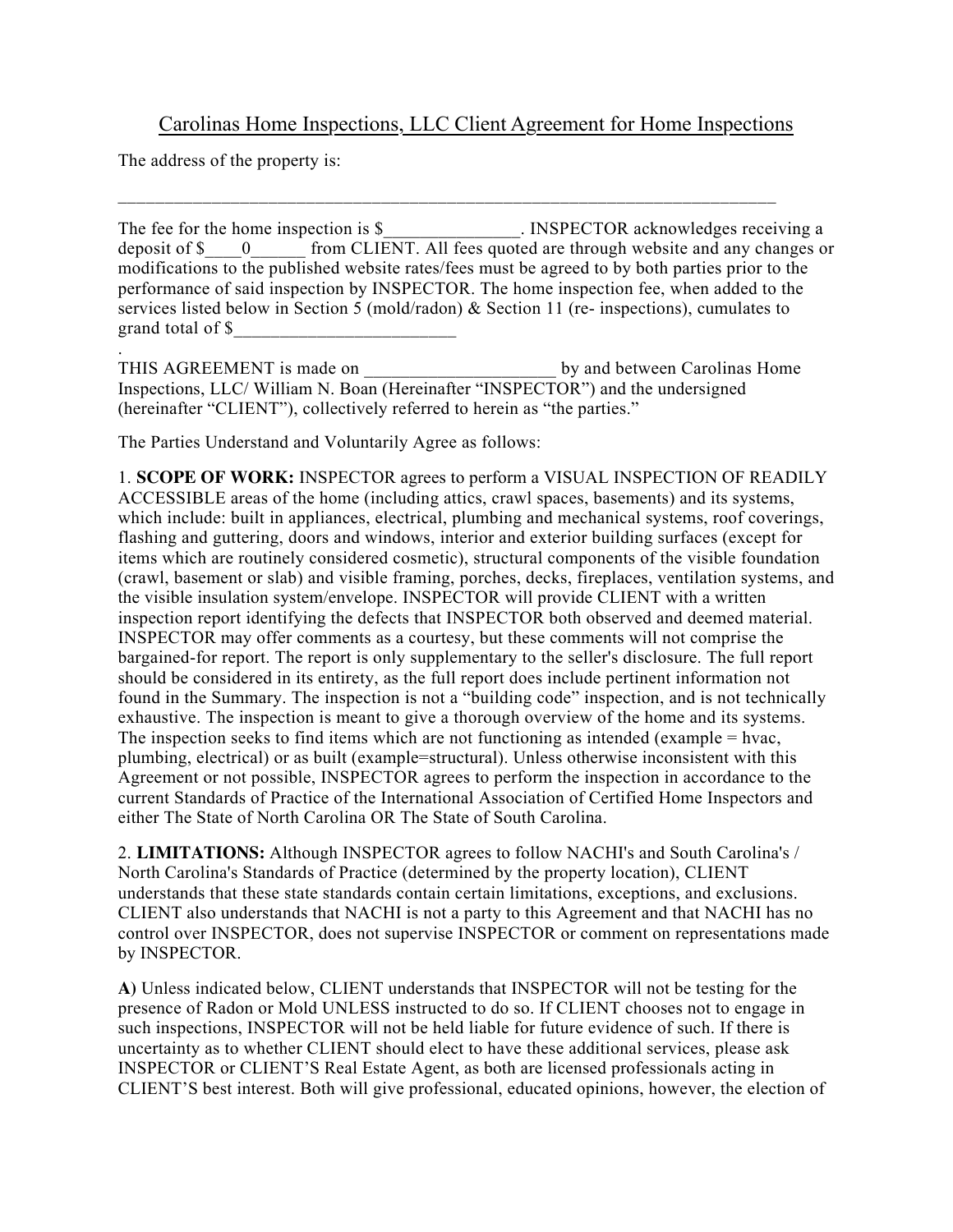these services is ultimately CLIENT'S decision.

**B)** Unless indicated below, CLIENT understands that INSPECTOR will not test for compliance with applicable building codes or for the presence of potential dangers arising from asbestos, lead paint, formaldehyde, soil contamination, toxic/flammable materials, and other environmental hazards or violations.

**C)** No "disassembly" or activation of "shut down" systems will be performed. No opening of walls, moving of appliances or stored items, or excavation shall be performed. Under no circumstances will INSPECTOR compromise his/her own safety, and if, in the professional opinion of the INSPECTOR, an area which should be readily accessible is deemed inaccessible, the limitation shall be noted in the report and the specific area and its contents will not be inspected.

**D)** Other Systems/Conditions that INSPECTOR will not test include: pest infestation, portable appliances or any appliance which is not an appurtenance to the referenced dwelling, security systems, telephone/TV/audio systems, low voltage lighting or any low voltage systems, fire and lawn sprinklers, swimming pools, spas, jetted tubs (unless appurtenant to said dwelling), playground or other recreational appliances or equipment, septic or well systems, zoning ordinances, or items considered cosmetic in nature.

**E)** NOTE FOR LOG HOMES: If any structure or portion of any structure that is to be inspected pursuant to this Agreement is a log home, log structure or similar log construction, CLIENT understands that such structures have unique characteristics that make it impossible for an inspector to inspect and evaluate them by an exterior visual inspection. Therefore, the scope of the inspection to be performed pursuant to this Agreement does not include decay of the interior of logs in log walls, log foundations or roofs or similar defects that are not visible by an exterior visual inspection.

3. **CONFIDENTIALITY & WARRANTIES**: The inspection and report are performed and prepared for the use of CLIENT and their representatives. INSPECTOR shall not discuss nor disclose observations with any outside parties unless expressly permitted by CLIENT or their representatives. INSPECTOR accepts no responsibility for use or misinterpretation by third parties. INSPECTOR's inspection of the property and the accompanying report are in no way intended to be a guarantee or warranty, express or implied, regarding the future use, operability, habitability or suitability of the home/building or its components. Any and all warranties, express or implied, including warranties of merchantability and fitness for a particular purpose, are expressly excluded by this Agreement to the fullest extent allowed by law.

4. **LIMITED LIABILITY**: INSPECTOR assumes no liability for the cost of repair or replacement of unreported defects or deficiencies either current or arising in the future. CLIENT acknowledges that the liability of INSPECTOR, its agents, employees, for claims or damages, costs of defense or suit, attorney's fees and expenses and payments arising out of or related to the INSPECTOR's negligence or breach of any obligation under this Agreement, including errors and omissions in the inspection or the report, shall be limited to liquidated damages in an amount equal to the fee paid to the INSPECTOR, and this liability shall be exclusive. CLIENT waives any claim for consequential, exemplary, special or incidental damages or for the loss of the use of the home/building even if the CLIENT has been advised of the possibility of such damages. The parties acknowledge that the liquidated damages are not intended as a penalty but are intended to (i) reflect the fact that the actual damages may be difficult and impractical to ascertain; (ii) allocate risk among the INSPECTOR and CLIENT; and (iii) enable the INSPECTOR to perform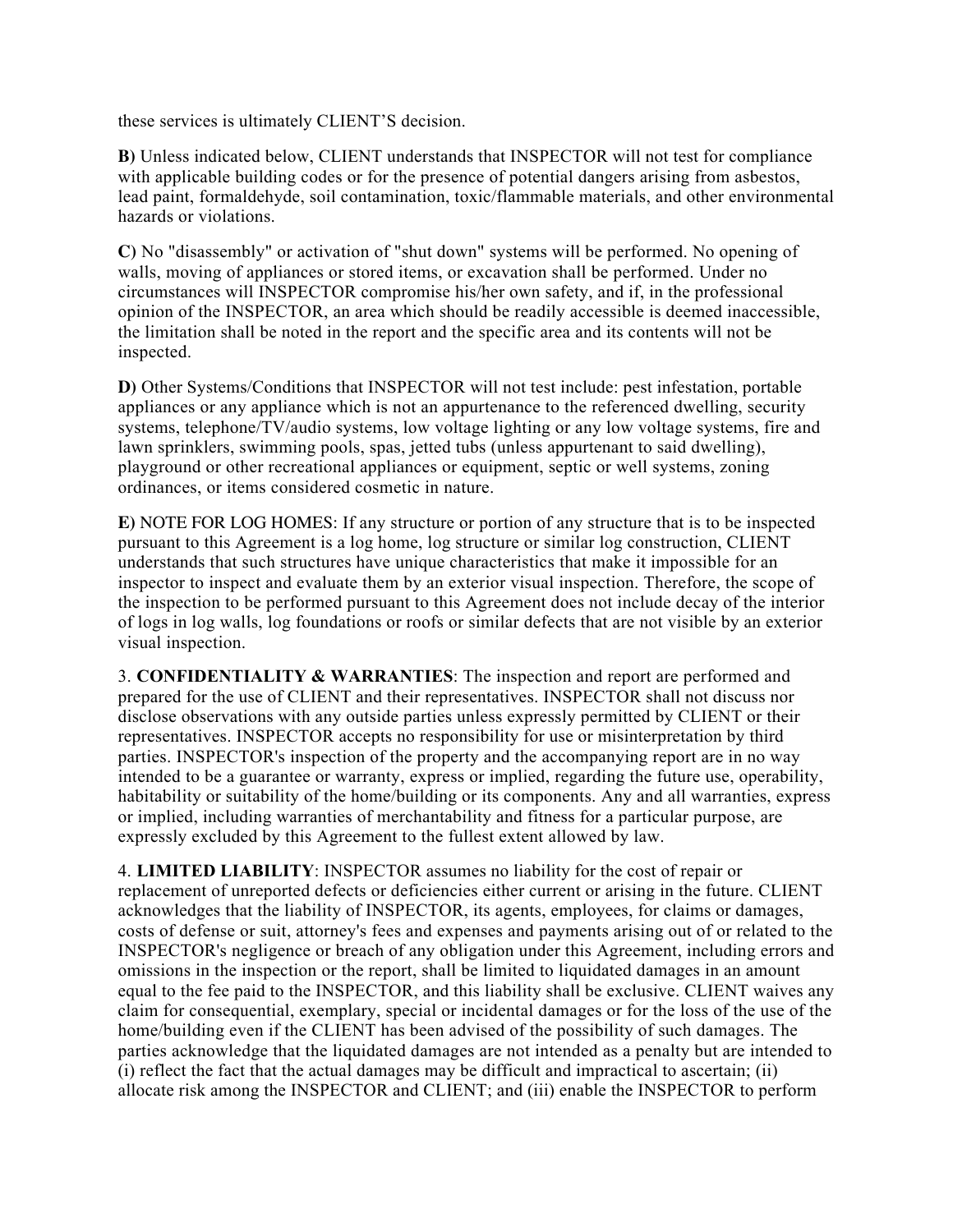the inspection at the stated fee.

5. **ADDITIONAL SERVICES**: **For NC dwellings:** INSPECTOR cannot perform engineering or architectural services. However, since INSPECTOR is also a licensed homebuilder, INSPECTOR may offer, only with full disclosure AND approval from said CLIENT, services which would be typical of a licensed homebuilder or remodeler. These services would necessitate and require a separate contract. **For SC dwellings:** INSPECTOR cannot perform engineering or architectural services, plumbing, electrical, mechanical, or any other job function requiring an occupational license on the home where the inspection is taking place, for a period of twelve months. **For ALL Homes:** Mold Inspections and Radon Inspections can be performed, as they are considered "ancillary services" running with the basic home inspection services. All fees quoted are verifiable through website and any changes or modifications to the published website rates/fees must be agreed to by both parties prior to the performance of said inspection by INSPECTOR. Any agreement for additional services shall be noted here:

Mold Inspection \$ \_\_\_\_\_\_\_\_\_\_\_\_\_\_\_\_\_\_\_\_\_Radon Measurement \$\_\_\_\_\_\_\_\_\_\_\_\_\_\_\_\_\_\_\_

Other Services Listed (or deemed appropriate)

Service:\_\_\_\_\_\_\_\_\_\_\_\_\_\_\_\_\_\_\_\_\_\_\_\_\_\_\_\_\_\_\_

FEE:\$

6. **ADDITIONAL TERMS BY REFERENCE**: All of the other terms of the Agreement (Inspection Contract) are incorporated herein by reference.

7. **CLAIMS**: In the event of a claim against INSPECTOR, CLIENT agrees to supply INSPECTOR with the following: (1) Written notification of adverse conditions within 14 days of settlement/ closing, and (2) Access to the premises. Failure to comply with the above conditions will release INSPECTOR and its agents from any and all obligations or liability of any kind.

8. **ARBITRATION / LITIGATION**: The parties agree that any dispute arising out of this Agreement shall first go to Arbitration and that every effort be made to settle such dispute as deemed reasonable and justifiable by BOTH parties and said Arbiter. In the event of litigation, a case can only be filed in the Court having jurisdiction in the County in which the INSPECTOR has its principal place of business. In the event that CLIENT fails to prove any adverse claims against INSPECTOR in a court of law, CLIENT agrees to pay all legal costs, expenses and fees of INSPECTOR in defending said claims. CLIENT further understands that any legal action against NACHI itself allegedly arising out of this Agreement or INSPECTOR's relationship with NACHI must be brought only in the District Court of Boulder County, Colorado.

9. **ENFORCEABILITY**: If any court declares any provision of this Agreement invalid or unenforceable, the remaining provisions will remain in effect. This Agreement represents the entire agreement between the parties. All prior communications are merged into this Agreement, and there are no terms or conditions other than those set forth herein. No statement or promise of INSPECTOR or its agents shall be binding unless reduced to writing and signed by INSPECTOR. No change or modification shall be enforceable against any party unless such change or modification is in writing and signed by the parties. This Agreement shall be binding upon and enforceable by the parties and their heirs, executors, administrators, successors and assignees.

9. **PAYMENTS / FEES**: Payment of the fee to INSPECTOR (less any deposit noted above) is due upon completion of the on-site inspection. Under very limited & certain circumstances, payment will be accepted at closing/settlement of said dwelling. The CLIENT agrees to pay all